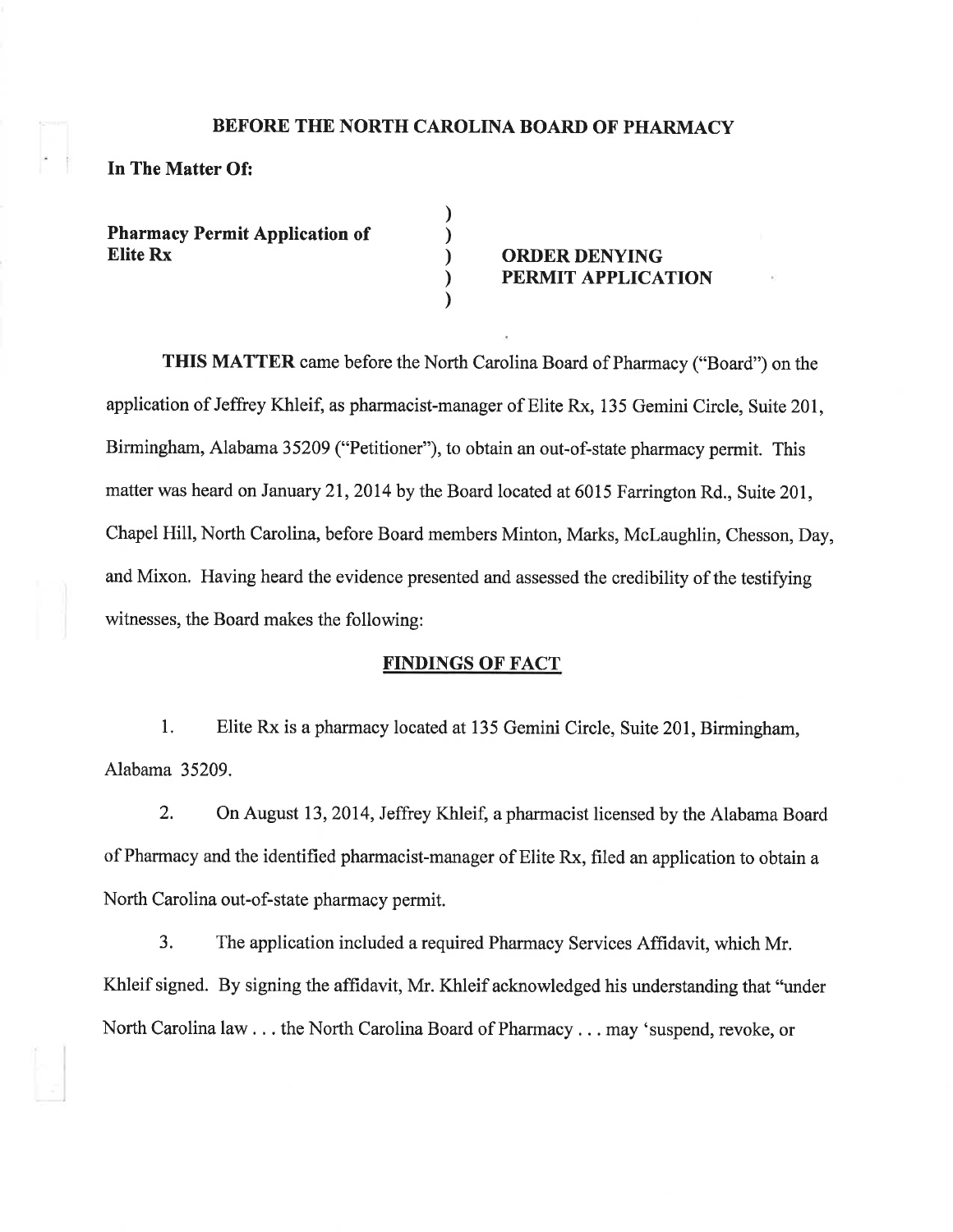refuse to grant or renew any permit' if any person has '[m]ade false representations or withheld material information in connection with securing a license or permit."

4. By signing the affidavit, Mr. Khleif acknowledged understanding that "the information sought in this Affrdavit by the Board is material to the Board's determination of whether to issue a permit to the Applicant Pharmacy."

5. Question 5 on the Pharmacy Services Affidavit asked: "Does the Applicant Pharmacy engage, or will the Applicant Pharmacy engage, in pharmacy compounding?" Mr. Khleif answered "Yes."

6. Question 8 on the Pharmacy Services Affidavit asked: "If the answer to inquiry number 5 is yes, are the Applicant Pharmacy's compounding practices accredited by any organization?" Mr. Khleif answered "No." Mr. Khleif further stated, however, "PCAB Accredidation [sic] In Progress."

7. PCAB is an acronym for the Pharmacy Compounding Accreditation Board, an organization that, as the name suggests, provides an accreditation program for compounding pharmacies.

8. As a result of Mr. Khleif's statement, on August 26, 2013, Board staff contacted PCAB to inquire about Elite Rx's accreditation progress. PCAB reported that Elite Rx had not applied for PCAB accreditation and that PCAB had received no information from Elite Rx.

9. On October 29,2013, Ryan Robnett, the owner of Elite Rx, sent a letter to the Board that sought to "clarify" statements made by Mr. Khleif in the Pharmacy Services Afhdavit. Mr. Robnett stated: "We have yet to submit our PCAB application, but have spent the past several months preparing/updating SOP's to prepare for the application process. Our intent on the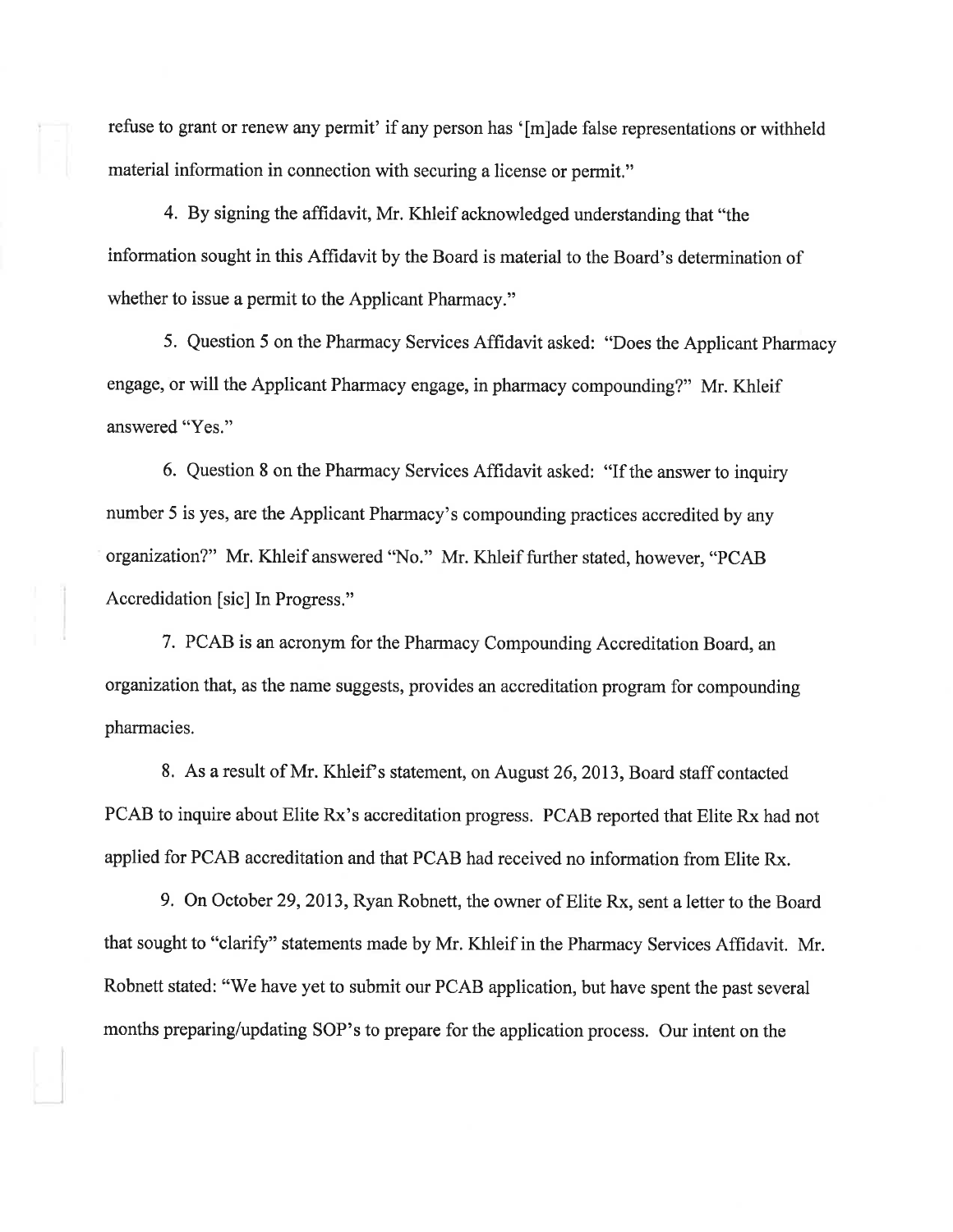original affidavit was simply to inform you of our intent to submit our application to PCAB in the near future and that we are in the process of preparing."

10. Mr. Robnett did not sign the Pharmacy Services Affidavit. Mr. Khleif testified, however, that Mr. Robnett's letter correctly stated Mr. Khleif's position.

11. The Board does not find Mr. Khleif s explanation credible. The Board finds that Mr. Khleif's statement on the Pharmacy Services Affidavit  $-$  "PCAB accredi<sup>[t]</sup> ation in progress"  $-$  is false and misleading. Mr. Khleif's statement communicated to the Board that Elite Rx had applied for PCAB accreditation and that an accreditation review by PCAB was in progress. Neither circumstance was true.

12. If, as Mr. Khleif testified, he had merely sought to inform the Board of Elite Rx's "intent to submit our application to PCAB in the near future," he could have so stated. Instead, Mr. Khleif stated that PCAB accreditation was "in progress," a statement that cannot reasonably be read as one of intent to begin an application process at some point in the future. Moreover, Mr. Khleif's testimony that he made this statement because compounding pharmacies were "under the microscope" tends to confirm that he intended the false and misleading statement to provide the Board with reassurance about the quality and competency of Elite Rx's compounding practices.

13. Question I on the Pharmacy Services Afhdavit asked "Has the Applicant Pharmacy, any pharmacist affrliated with the Applicant Pharmacy, or any pharmacy technician affrliated with the Applicant Pharmacy ever been subject to discipline by any licensing, permitting, or other regulatory authority, federal or state?" Mr. Khleif answered "Yes."

14. Question 1 further states that "[i]f the answer 'yes,' please attach all relevant documents concerning this discipline, including the charging document, any order or letter issued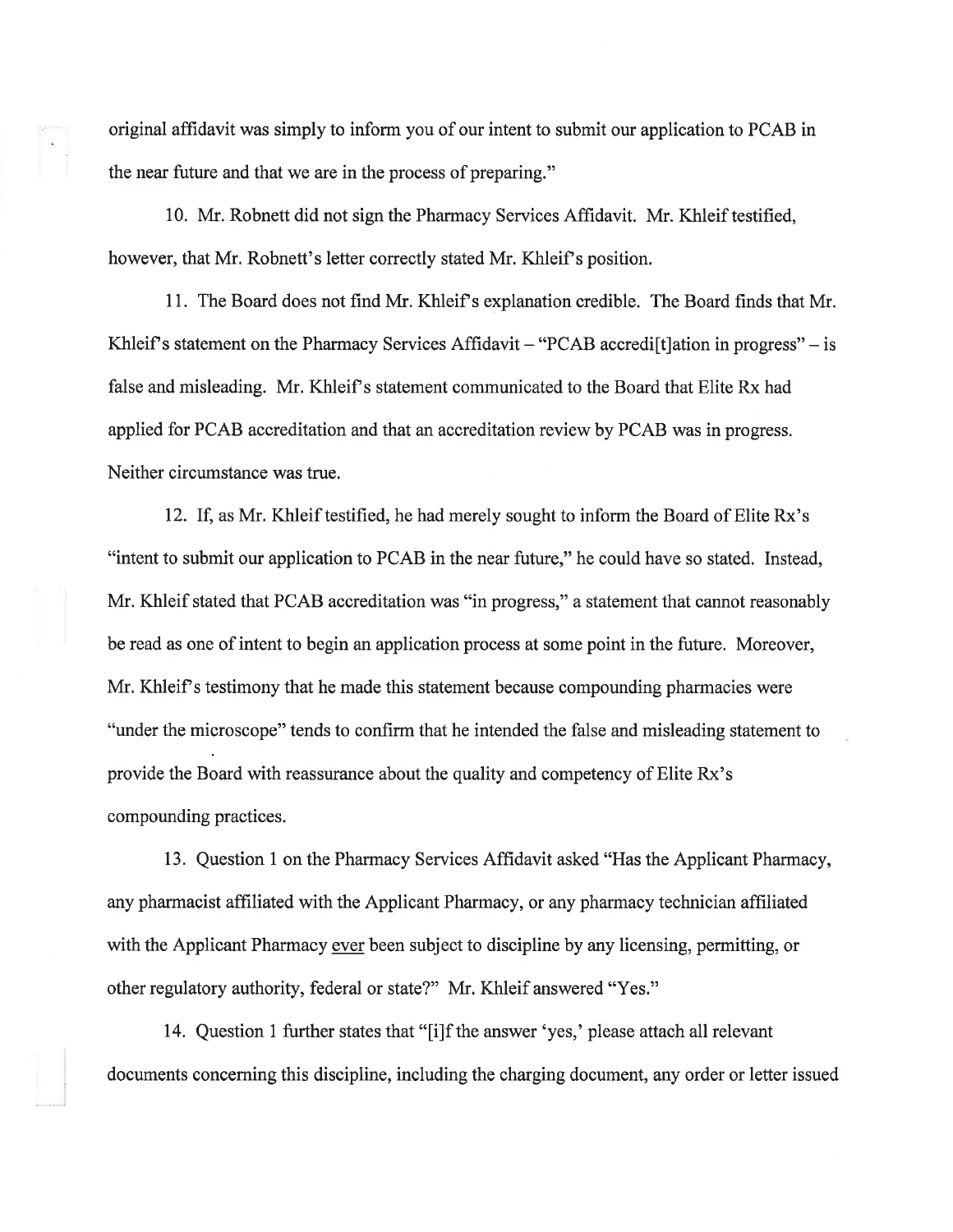by the disciplining body, and any decision issued by a court, administrative law judge, or other adjudicatory body . . . ." Mr, Khleif attached an October 14,2009 final order of the Alabama Board of Pharmacy issued to Stephen John Newton, a pharmacist practicing at Elite Rx. That order noted that on February 28,2005, Mr. Newton's license to practice pharmacy in Alabama was suspended. The October 14,2009 order converted Mr. Newton's suspension to a five-year probationary period, The October 14,2009 order did not state the facts underlying Mr. Newton's 2005 suspension, and Mr. Khleif did not submit the Alabama Board's February 28,2005 suspension order.

15. Mr. Khleif testified that he did not know the facts or basis for the Alabama Board of Pharmacy suspension of Mr. Newton's license in 2005.

16, Mr. Khleif testified that Mr. Newton is the pharmacist at Elite Rx tasked with creating and maintaining standard operating procedures and documentation concerning Elite Rx compounding practices.

17. Because Mr. Khleif did not produce documentation of the facts underlying Mr. Newton's suspension, and because Mr. Khleif was unable to testify as to the facts underlying Mr. Newton's suspension, the Board is unable to make a determination as to Mr. Newton's fitness to provide pharmacy services to North Carolina residents or his fitness to oversee critical compounding procedures and documentation at Elite Rx.

### **CONCLUSIONS OF LAW**

Petitioner "made false representations or withheld material information in connection with securing a license or permit." N.C.G.S.  $\S 90-85.38(a)(1)$ .